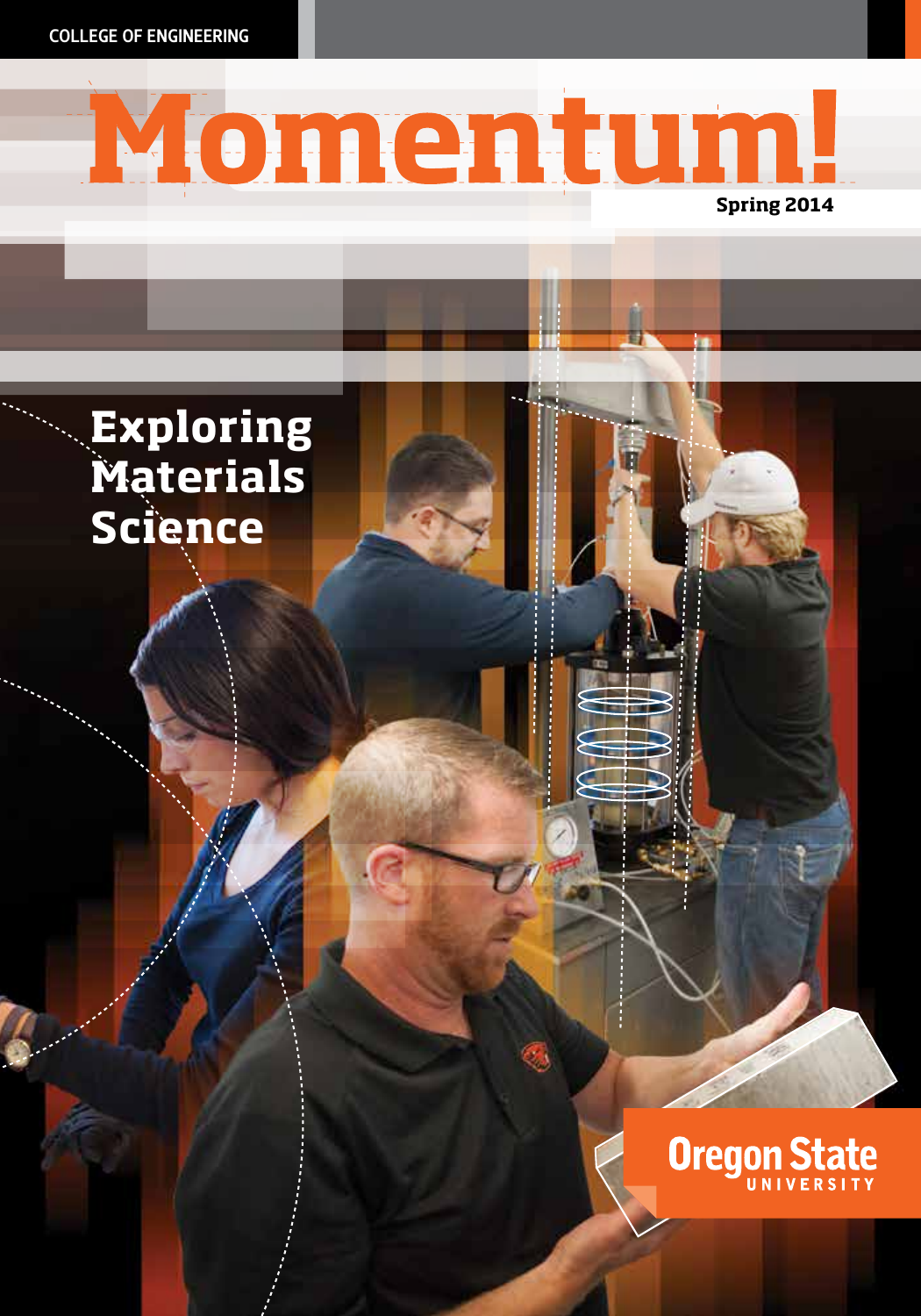EDITOR Thuy T. Tran

CONTRIBUTING WRITERS Gregg Kleiner, Abby P. Metzger, Marie Oliver, Thuy T. Tran, and Warren Volkmann

GRAPHIC DESIGNER Long Lam

COPY EDITOR Marie Oliver (Clarity Writing & Editing)

PHOTOGRAPHERS Silvina de Brum, Dan Croft, Mitch Lea, and Karl Maasdam

COLLEGE OF ENGINEERING Oregon State University 101 Covell Hall Corvallis, OR 97331 541-737-3101

engineering.oregonstate.edu



Materials matter 1 Thin film, fat potential The hunt for a lead-free future  $\Delta$ On the surface 6 <u>\_\_\_\_\_\_\_\_\_\_\_\_\_</u> 8 A new spin on magnetic materials 10 Engineering bridges to span centuries Oregon State invention sparks a new industry 

Momentum! is published by the College of Engineering's Marketing Communications group. Comments and questions about this publication can be sent to the editor at editor@engr.oregonstate.edu



College of Engineering faculty and staff gathered at Reser Stadium for the 2013 Fall Awards Breakfast.

# Materials matter

Understanding how materials behave at all scales — from the atomic level to massive infrastructure — is essential to engineers in all disciplines. Done correctly, materials science research requires interdisciplinary collaboration that ignores traditional academic boundaries and allows researchers the freedom to explore ideas from multiple perspectives.

In this issue, we introduce you to a variety of research projects that represent what's going on at Oregon State in materials science. These stories represent just the tip of the iceberg in this exciting field.

- John Conley is applying a thin-film synthesis technique called atomic layer deposition to create cutting-edge technologies in medicine, next-generation electronics, neuromorphic computing, and more.
- Brady Gibbons and David Cann are partnering with HP to find lead-free alternatives to PZT, the current state-of-the-art piezoelectric material. These materials are critically important in environmentally benign manufacturing.
- Two of our newer faculty members, Líney Árnadóttir and Joe Baio, are studying surface reactions at the atomic level, with implications for reversing osteoporosis and converting CO<sub>2</sub> to an endless source of clean energy.
- Pallavi Dhagat and Albrecht Jander are investigating a technology called spintronics, which has the potential to replace conventional semiconductor electronics and make way for smaller and more robust data storage devices.
- Armin Stuedlein, David Trejo, and Jason Ideker are developing new construction techniques and more resilient building materials that will mitigate future bridge and building failures in the event of earthquakes or other natural disasters.
- While at Oregon State, Randy Hoffman ('02 Electrical Engineering) demonstrated in his master's thesis an entirely new application for oxide materials. His invention of transparent thin-film transistors revolutionized electronic displays. He is now a senior engineer at HP.

Our responsibility is not only to educate the next generation of engineers, but to expand the body of knowledge we pass on. Research informs and improves teaching. By engaging our undergraduate and graduate students in research, we give them a deeper set of abilities — to think about real problems critically and creatively, to apply methodologies systematically, and to communicate discoveries effectively.

I hope these articles intrigue you, and that they will inspire you to remain engaged with the College of Engineering. Let us know next time you plan to be on campus — we would love to have the opportunity to give you a tour of our laboratories.



Go Beavs!

Swith a deeped

Scott A. Ashford, Ph.D. Kearney Professor and Dean Oregon State University College of Engineering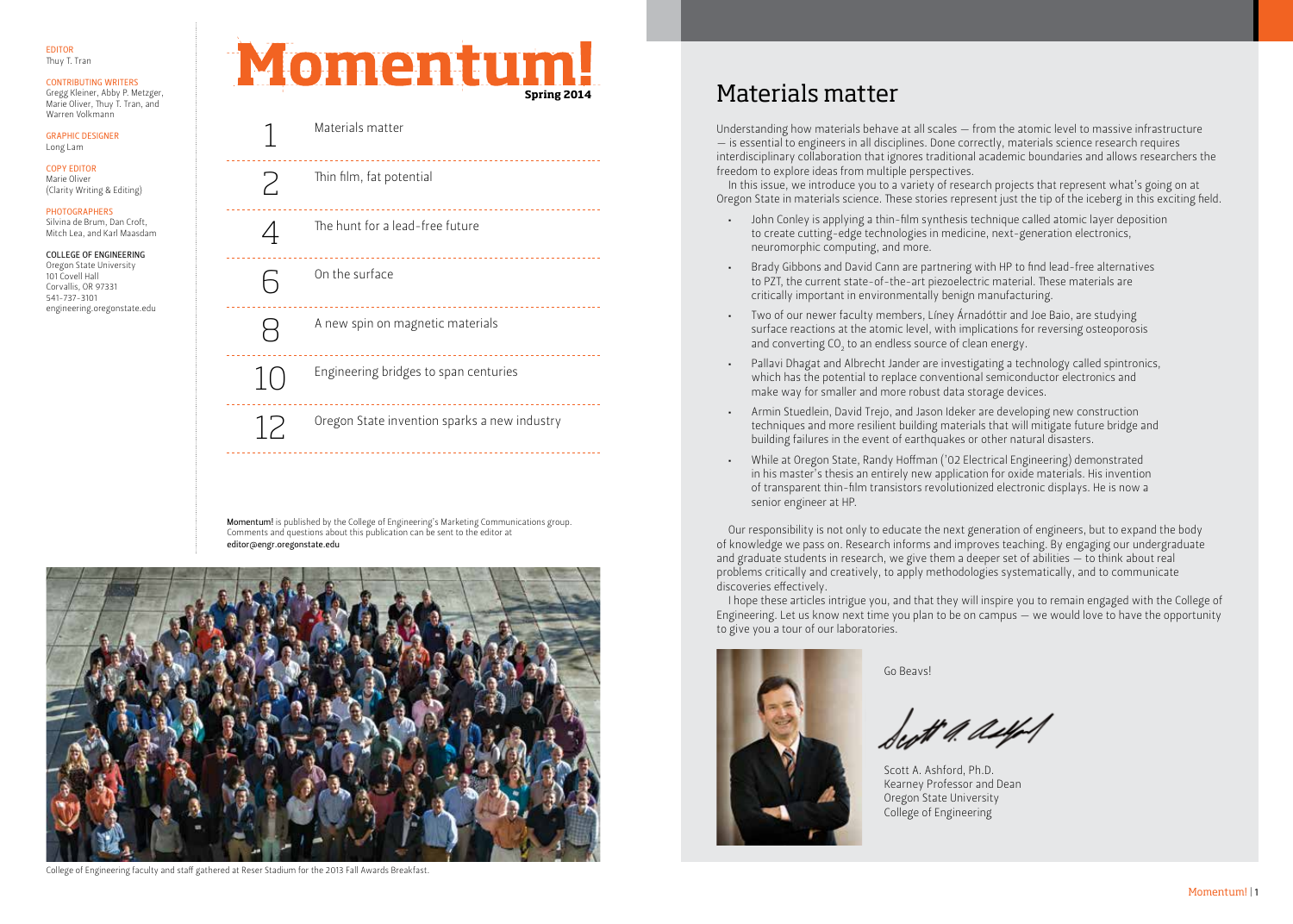# Thin film, fat potential *By Marie Oliver*

Professor John Conley and Ph.D. student Dustin Austin prepare to introduce a silicon wafer into an atomic layer deposition chamber for synthesizing a nanolaminate dielectric film.

Professor John Conley has no problem finding materials science research projects to keep him excited and engaged in his work. His challenge is to choose among the numerous, diverse projects that call for attention.

Conley came to Oregon State after extensive industry and national lab experience with Dynamics Research Corp., the Jet Propulsion Laboratory, and Sharp Laboratories of America. He is now an Oregon Nanoscience and Microtechnologies Institute (ONAMI) Signature Faculty Fellow with the School of Electrical Engineering and Computer Science and the Materials Science graduate program and the co-director of the Materials Synthesis and Characterization Facility (MASC) at Oregon State.

Conley's signature area is a thin-film synthesis technique called atomic layer deposition (ALD). At present, he is contributing his expertise in ALD to at least seven collaborative projects, including (but not limited to) an artificial pancreas for Type 1 diabetics; MIM (metal-insulator-metal) structures with applicability to high-speed electronics, highdensity capacitors, and neuromorphic computing; and improved coatings for aerogels, dental braces, and prosthetics.

## Atomic layering 101

Atomic layer deposition is a process used to create thin films. It was invented in the 1960s, but experienced a resurgence in the late 1990s because of its potential for enabling the fabrication of ever-smaller, higher-density microelectronic devices.

ALD sequentially introduces vaporous chemicals called precursors — in a meticulous and well-organized fashion. The precursors react one at a time and the film builds up in layers, allowing scientists precise control over thickness and composition at the atomic level. The technique enables scientists to uniformly coat uneven surfaces. "So if you need to coat a really narrow trench with highly conformal film, this is really the only technique that can do that," said Conley.

The use of specific precursors is determined by the desired application, and Conley has helped develop several of them. "We've developed several materials using this technique and improved the electrical properties for emerging electronic devices," he said. "Although my main focus is materials development and electronic device applications, I'm also interested in other applications of ALD."

And the number of potential applications for ALD is mind-boggling.

## Artificial pancreas

Any way you look at it, living with Type 1 diabetes is not easy. In contrast to Type 2 diabetes, which is acquired and can be controlled with diet and exercise, Type 1 diabetics are born with an inability to properly regulate insulin. In the absence of medical intervention, the condition is life threatening.

Current state-of-the-art technology allows Type 1 diabetics to wear a complex system that monitors glucose and delivers insulin and glucagon. Unfortunately, the system requires four devices to be inserted into the abdomen, which is a lot to keep track of and can be uncomfortable for the wearer. These devices include two sensors (both to monitor glucose) and two pumps (one for insulin, one for glucagon).

A couple of years ago, Pacific Diabetes Technologies approached Conley because they wanted to improve the current technology by using flexible electronics to build an "artificial pancreas." They had heard about Conley's work through one of his former graduate students who had consulted for the company.

Conley's eyes light up when he relates this first conversation. "It sounded like a really neat project, much closer to everyday experience than a lot of the stuff I do — and kind of a stretch for me, outside of my usual area." He invited Greg Herman from the School of Chemical, Biological, and Environmental Engineering onto the research project, because of Herman's industry experience with flexible electronics.

The research team designed and built a single device that mimics an organic pancreas. "We're building these devices on flexible substrates that can bend around a narrow radius and still work," said Conley. "The device has multiple sensing locations that monitor glucose and will be designed to work with a dual chamber pump that delivers the correct hormone as needed. It will require only one insertion point in the patient instead of four, and presumably should be much more comfortable."

The artificial pancreas is almost ready for prime time. "They're getting ready to do animal studies on the devices we've made here at Oregon State, so it's really exciting," said Conley.

In addition to Pacific Diabetes Technologies, funding for the project comes from the Small Business Innovation Research Program at the National Institutes of Health, the Leona M. and Harry B. Helmsley Charitable Trust, and ONAMI.

# And so much more!

Conventional microelectronic technology is beginning to approach fundamental limits, and Conley is participating in several interdisciplinary projects that are breaking new ground in the world of electronics. Devices based on quantum mechanical tunneling, in which an electron can instantly appear on the other side of a barrier, may provide a path to ultrafast applications. Conley's group is improving the performance of MIM tunnel diodes by using the ALD technique to deposit a nanolaminate insulator tunnel barrier that is engineered for precise

control of charge flow and will help to reduce power usage and heat buildup.

Another project of this type involves the creation of a new type of solid-state memory called RRAM (resistive random access memory) that may replace flash memory for ultradense storage and has implications for neuromorphic computing.

Along different lines, he is working closely with John Simonsen in the College of Forestry to develop an ALD coating for aerogels that will enable wood scientists to develop organic/inorganic composites with improved properties and stability.

Conley's other projects — too many to mention here — are no less impressive. He is a new brand of engineer, crossing traditional research boundaries to apply his specialized knowledge in the development of a host of unique and innovative materials. M!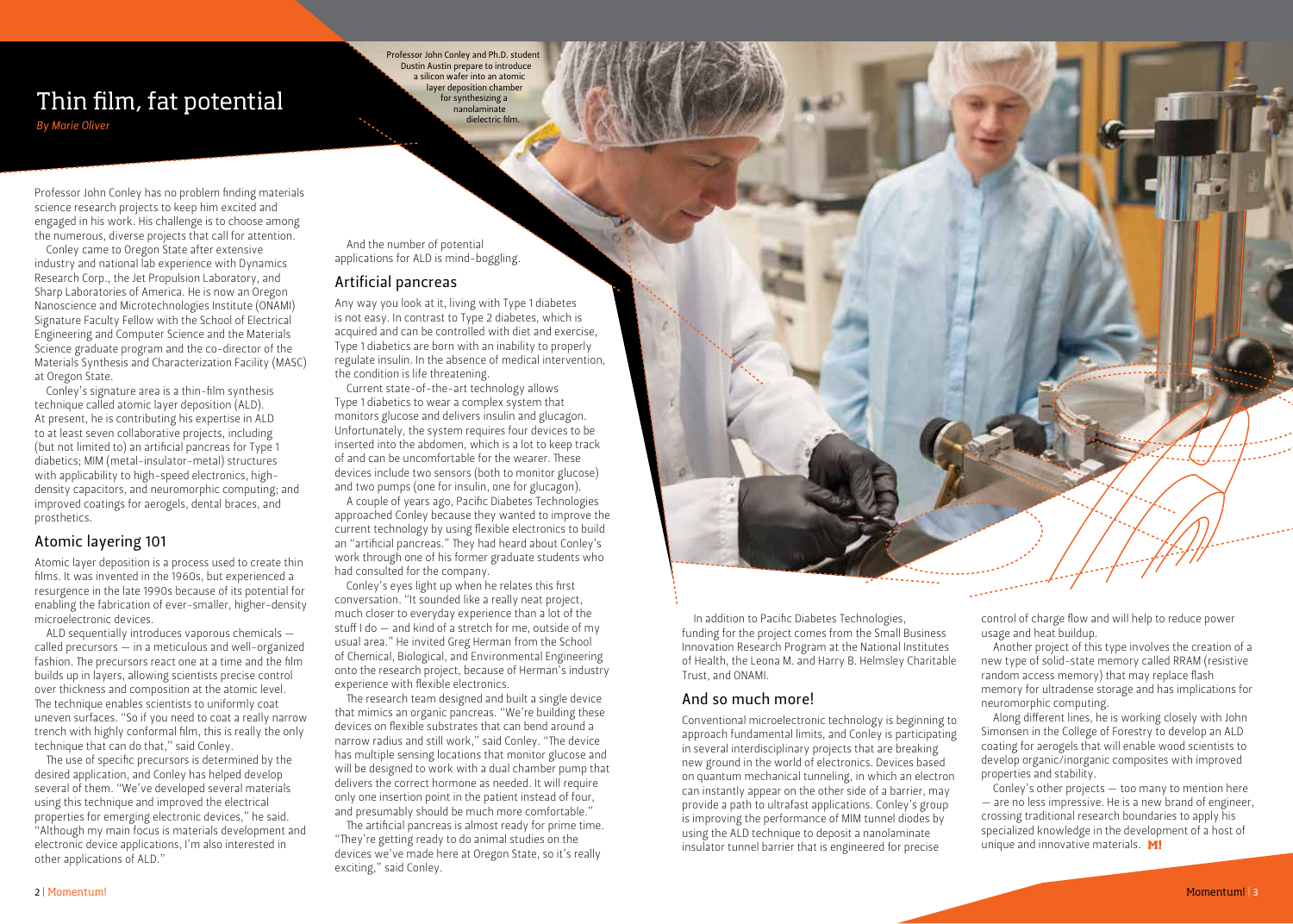Materials Science graduate student Ashley Mason and Associate Professor Brady Gibbons prepare a substrate for deposition of a leadfree piezoelectric thin film in a pulsed laser deposition system.

# The hunt for a lead-free future

*By Gregg Kleiner*

Professor David Cann's research group *(from left)*: Sunny Triamnak, David Cann, Nitish Kumar, Troy Ansell, Eric Patterson, Noon Prasertpalichat, Jason Nikkel, and Ton Raensthon.



Six years ago, mechanical engineering professors David Cann and Brady Gibbons had just arrived at Oregon State University and were giving a tour of their labs in Dearborn Hall to a few visiting Hewlett-Packard executives. Among the execs was Tim Weber ('86 B.S., '88 M.S., '91 Ph.D., Mechanical Engineering), an HP vice president who was serving on the Industrial Advisory Board for the School of Mechanical, Industrial, and Manufacturing Engineering.

Cann and Gibbons, both with doctorates from Penn State and deep expertise in piezoelectricity, demonstrated their lab equipment and talked about their research capabilities in piezoelectric materials. Piezoelectric materials are certain ceramics and other materials capable of generating an electrical impulse in response to applied mechanical stress. They also exhibit the reverse effect by generating mechanical stress in response to an applied electrical field.

Piezoelectric materials are found in many products, including inkjet printers (where electric impulses can precisely control the amount of ink mechanically ejected from a print head), fuel injectors in automobiles (designed to distribute precise amounts of fuel at exact times to boost mileage), medical ultrasound equipment (in which electrical impulses launch acoustic waves that travel through tissue and amniotic fluid to attain images), sonar devices used by the Navy, and the ignition systems in push-start propane grills (where that physical clicking sound causes the piezoelectric material to emit a tiny spark to ignite the fuel).

Lead zirconate titanate (PZT) is the current stateof-the-art piezoelectric material. Although PZT has excellent piezoelectric characteristics, it is more than 60 percent lead by weight, and the toxicity and negative environmental impacts of lead make the material undesirable, even in small quantities. The European Union and Turkey have banned most lead-based materials by adopting the Restriction of Hazardous Substances (RoHS) Directive, which restricts the use of certain hazardous substances in electrical and electronic equipment. Japan, China, and South Korea are implementing equivalent restrictions. Although the U.S. does not have similar regulations, companies like HP want to comply with the RoHS to maintain access to European and Asian markets.

Another downside to PZT is that the material slowly loses its piezoelectric properties over time because it exhibits "fatigue" when subjected to multiple cycles of electrical inputs or mechanical stress, which lowers the efficiency of the device containing the material (automobile fuel injectors, for example). Because of the lead-based material's susceptibility to fatigue, designers must engineer around it, which complicates projects and adds costs.

The HP executives on the lab tour were impressed by Cann and Gibbons' research program and told them that HP might be interested in Oregon State's capability, because piezoelectric materials are used in inkjet print heads of some commercial, high-throughput printers. They invited Cann and Gibbons to give a tutorial on piezoelectricity at the company's Corvallis campus, and the professors happily complied. But afterward, months went by without a peep from HP. The pair figured that any opportunity for collaboration was probably lost.

"Then one day, about six months later, an email came in out of the blue," Cann said. "They wanted to start a project." HP offered initial funding to support the company's existing piezoelectric materials projects, but the collaboration grew into a five-year venture focused on helping develop lead-free piezoelectric materials.

Although finding a lead-free alternative that works as well as PZT has been a challenge, after more than five years of research, Cann and Gibbons have come up with several materials that work well.

In addition to discovering several proprietary leadfree materials, the project has generated one secured patent and five pending patents, a third party interested in commercializing the technology, and a recent investment of \$75,000 from the OSU Venture Fund to fast-track commercialization.

"Other highlights of this project include a solid suite of intellectual property and two great Ph.D. students who have helped put OSU on the map globally for lead-free research," Gibbons said. "OSU is now known as a center for this kind of research, and much of that is thanks to the long-term industry support from HP."

Cann and Gibbons both agree that the level of industry support for their research — approximately \$650,000 over five years, with some of that matched by the Oregon Metals Initiative — was invaluable in making their hunt for lead-free, fatigue-free materials successful.

"Industry support at this level over so many years just doesn't happen very often," Cann said. "HP has been incredible."

Gibbons and Cann are now actively seeking industry partners who can help them take the proprietary materials to market, and HP is interested in licensing some of the technology.

"This is a similar situation to what lead solder underwent twenty years ago when researchers had to develop a lead-free alternative," Cann says. "That was a 20-year effort, but today many electronics manufacturers use solder that is 100 percent leadfree. In a few years, we hope to see that lead has been replaced in all piezoelectric materials." M!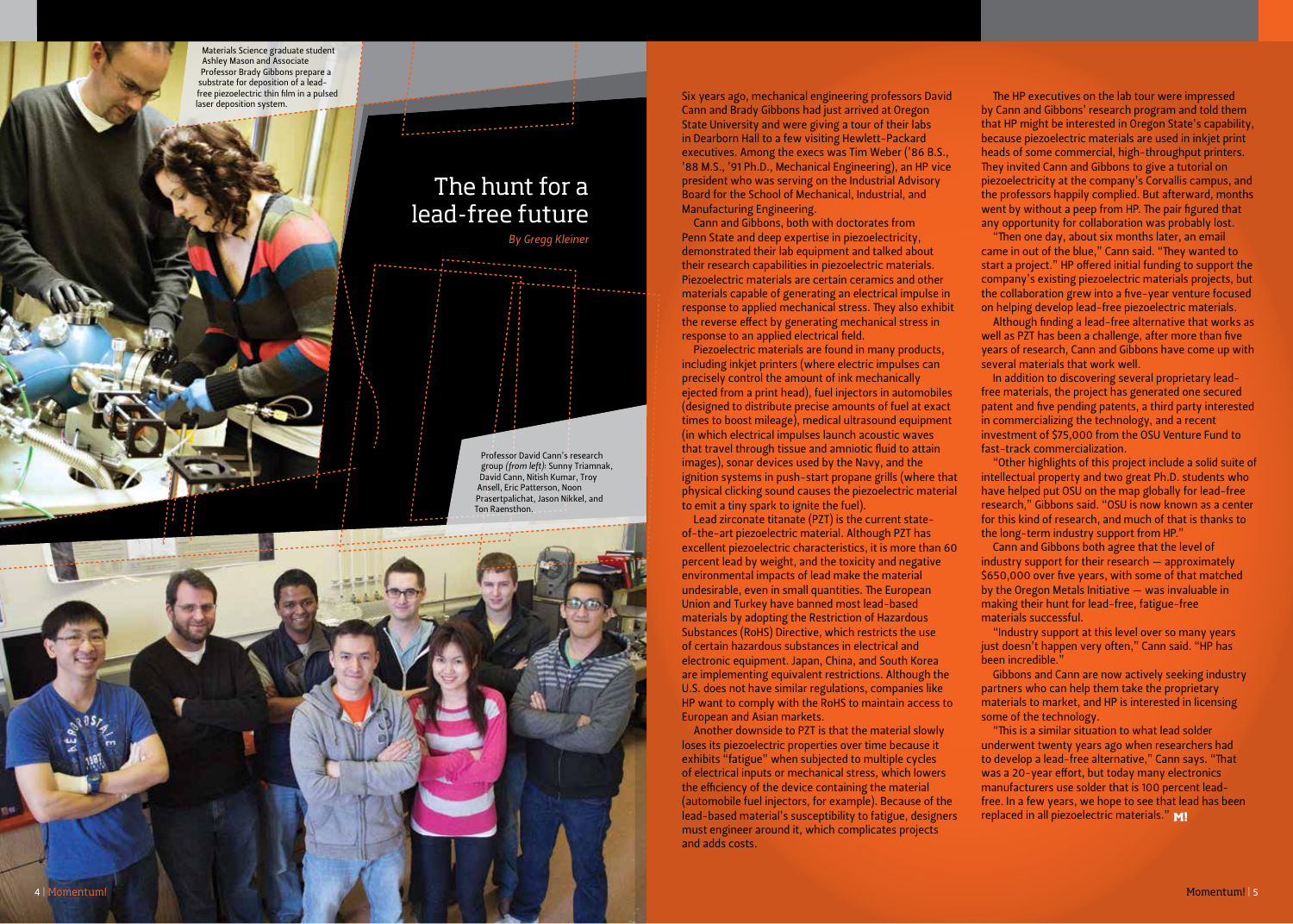Top: Assistant Professor Líney Árnadóttir describes the interaction between an adsorbed molecule and a surface defect site to first-year graduate student Lynza C. Halberstadt. Bottom: Undergraduate student Malayla Gessford and Assistant Professor Joe Baio examine a sample of nanoparticles that self-assembled by biomineralization proteins.

On the surface *By Thuy T. Tran*

What if the greenhouse gas, CO<sub>2</sub>, could be converted to an endless source of clean energy? What if osteoporosis could be reversed through artificial biomineralization?

These are the types of questions that interest researchers Líney Árnadóttir and Joe Baio. To answer them, these two new faculty members in the School of Chemical, Biological, and Environmental Engineering are probing fundamental realities on the surface of things.

Fundamental science is critical in the long developmental pathway toward innovative products and services, because it creates the knowledge from which applied research is drawn. "Fundamental research is a million steps away from a viable product in the industry, but everything begins with solving fundamental physics problems," said Baio.

Árnadóttir and Baio hope that their research ultimately will lead to technologies that improve the environment and human health.

#### In search of clean energy

Árnadóttir uniquely combines theoretical chemistry and experimental surface science to study catalytic surface reactions. Catalysts are substances that speed up reactions by providing an alternative pathway — one requiring lower-than-normal activation energy. "The catalysts themselves are generally nonuniform powders

or pellets, but they work at the atomic interaction level," said Árnadóttir.

In catalysts, the action happens at the steps, kinks, and defect sites. When an atom sits in the bulk of a material, it is surrounded by neighboring atoms in all three dimensions in a regular, repeated symmetry a pattern that varies with the crystal structure of a particular material. For an atom sitting at the surface, life is a little more interesting, because its neighbors above are missing. At a step, the atoms above and on one side are missing. At kinks, even more neighbors are missing. Steps and kinks (see diagram) are among the surface anomalies generally referred to as defect sites.

Árnadóttir specifically studies the role of these defect sites on metal catalysts and the effect of coadsorbed molecules. Her studies help to narrow the scope of usable materials for particular applications. Most of the bulk in any given catalyst is inactive and the work is done by relatively few atoms at the surface. Understanding which sites are active and the reaction mechanisms for each particular material helps scientists design better, more efficient catalysts.

"Catalysts come into play at some point in every industrial chemical process in the modern world today, from making fuel, to pharmaceutical products, to plastics," she said. "Understanding how they work, and designing more reactive, selective, and effective catalysts, will help industry save materials and pollute less."

Árnadóttir uses x-ray phoelectron spectroscopy (XPS), a surface-specific technique in which scientists irradiate a chosen material with x-rays under ultra-high vacuum conditions and measure the resulting kinetic energy of the electrons that escape from the first few nanometers of the surface region. XPS data reveal the elemental composition of the surface, including the support material and any catalyst nanoparticles.

. .<br><u>To narrow d</u>own the unlimited experimental possibilities, Árnadóttir uses density functional theory, an approximation of the Schrödinger equation that is fundamental to quantum mechanics, to calculate interactions between electrons.

Once she has collected the data, she looks first at catalytic reactions from a theoretical perspective. "With theory, how a reaction takes place can be mapped out exactly. So rather than starting with a random metal, theory tells you which one is most likely to work," she said. She then examines the system experimentally. Through the iterative process of comparing experimental and theoretical data, she hopes to reach a deeper understanding of catalytic reaction mechanisms.

"In the short term, I'd really like to explain the role of alkali metals in activating reactions," said Árnadóttir. "Ultimately, I would like to find the catalyst that would change the industry — not only to remove atmospheric CO $_{\textrm{\tiny{2}}}$ , but to make something beneficial out of it."

## Improving human health

Baio also looks at surfaces, but of a different kind. He develops complementary analytical methods to solve protein structures on biomaterial surfaces. One of his interests is the molecular mechanism that drives biomineralization, the process by which organisms produce mineralized tissue, such as bones and teeth. Baio's research could help solve diverse industrial, manufacturing, and medical problems, such as why



cargo ship hulls foul, why stents fail, and why catheters malfunction. Although his research projects are diverse, they all have one idea in common: solving the structure involved when a protein interacts with a surface.

"Solving the structure at the atomic and molecular levels leads to understanding the interaction mechanism and ultimately arriving at solutions to the macro-scale problems," he said.

The main components of human tooth enamel are statherin (a protein) and hydroxyapatite (a mineral). "Statherin is what regulates the enamel growth on teeth, but no one understands how it binds to and controls the growth of hydroxyapatite," said Baio. "Your teeth don't continue to grow. There's an on-and-off control mechanism that's perfect evolutionarily perfect."

The protein-mineral interaction involves specific contacts between atoms on the hydroxyapatite surface and key side chains on the statherin protein. Solving the detailed three-dimensional structure at the binding sites is key to understanding the mechanism of biomineralization.

Baio combines a suite of surface analytical techniques, including near-edge x-ray absorption fine structure (NEXAFS) spectroscopy, time-of-flight secondary ion mass spectroscopy (ToF-SIMS), and element labeling, to build the puzzle pieces one-by-one and eventually interlock them to form the complete picture of biomineralization.

"From NEXAFS, we can determine the tilt angle of the entire protein with respect to the mineral surface," said Baio. "ToF-SIMS, element labeling, and vibrational spectroscopy give us not only three-dimensional pictures of the different amino acids that make up the protein, but also the tilt and twist angles within the protein that help us connect the amino acids together."

Baio's interests are in a small but growing research field.

"For about 100 years now, physicists have been getting very good at creating different techniques to look at surfaces, but they are generally looking at very simple molecules or thin films on surfaces," said Baio. "Even my background was in material processing for thin films. Then, I realized that biological questions are tougher, and a little bit more interesting."

GPS (Global Positioning System) technology, which provides innumerable applications around the world today, originated from the idea of using atomic clocks to test Einstein's century-old general theory of relativity. Similarly, the big "what if?" questions will one day be answered by scientific research into fundamentals like those explored by Árnadóttir, Baio, and others who probe the surface of things. M!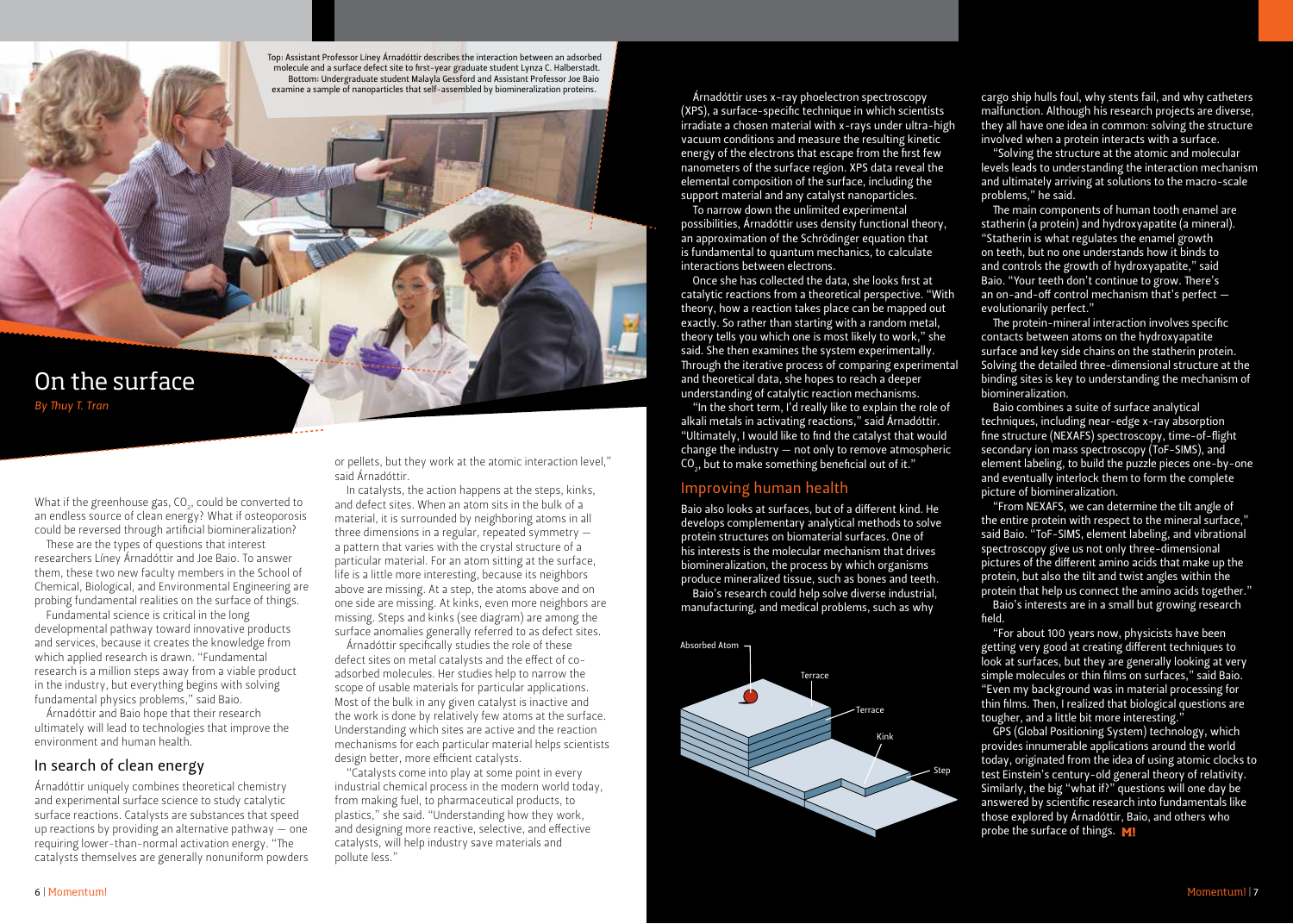

#### The same phenomenon that

keeps your family photos stuck to the fridge also now pins your "selfies" safely on your Facebook page: magnetism. In fact, magnetic recording remains the most inexpensive and widespread technology for data storage, and is found everywhere, from Facebook's vast server farms to your personal laptop hard drive and your Nordstrom credit card.

Pallavi Dhagat and Albrecht Jander, associate professors of electrical and computer engineering, are exploiting the unique properties of magnetism in numerous ways, ushering in new applications for information storage, energy-harvesting devices, and other technologies. They are specifically investigating a technology called spintronics, which has the potential to replace conventional semiconductor electronics and make way for smaller and more robust data storage devices.

#### This magnetic moment

As the name implies, spintronics relies on electronic spin rather than charge to acquire, store, and transmit information. In addition to its static properties — its charge and mass — the electron also has a dynamic property called spin that gives it a magnetic moment. In combination with the right materials and an electrical current, this magnetic moment enables researchers to record data.

Albert Fert and Peter Grünberg discovered the first practical spintronic effects in 1980s, and within 10 years it was in use in computer disk drives. Fert and Grünberg won a Nobel Prize for Physics in 2007 for their discovery.

"It's very rare that

a basic discovery makes it into an application that quickly," said Dhagat. "That made a huge impact on the hard disk-drive industry. Being able to read information with greater sensitivity meant that you could make things smaller."

# Byte by byte

By the mid-20th century, magnetic-core memory boards were the predominant form of computer memory. Jander displays one of these relics in his office; it is the size of a briefcase and contains 512,000 tiny magnetic beads strung on wires, each representing a single byte of memory. That's 64 kilobytes — enough to store this article.

Today, a 64-megabyte spintronics-based chip is about the size of a kernel of corn and has 1,000 times the capacity of those old memory boards. But to meet the needs of tomorrow's devices, it needs to be smaller yet.

Jander and Dhagat are investigating a spintronic device called Magnetic Random Access Memory (MRAM). Like their core-memory predecessors, bytes of information are stored in tiny magnets. High-tech photolithography is used to create multiple magnetic layers and electron spin reduces the energy required to write data.

MRAM has the potential to combine the speed of processor memory with the nonvolatility of flash memory, so data are retained even when the device is turned off. This contrasts to volatile forms of memory like DRAM, where files are gone if power is lost before the user saves.

In fact, MRAM is so robust, it can be used in the high-radiation environment of outer space. In a study conducted at the Oregon State Radiation Center, Jander and Dhagat have demonstrated that neither the electrical nor the magnetic properties of MRAM were affected as a result of exposure to gamma and neutron radiation.

Even though it promises to combine nonvolatility, speed, scalability, and radiation tolerance, MRAM still has its challenges. With the current technology, it would take 100 of the 64-megabit chips to make up a typical 6-gigabyte memory board — too big and expensive to put into a laptop computer — so Jander and Dhagat are investigating materials that will help them achieve the necessary reduction without losing integrity.

"We're trying to pack more and more into smaller and smaller devices, and if you make something so small, it becomes volatile," said Jander. "The last thing we need is a forgetful computer."

Small devices require extremely precise design and composition. "The holy grail is making these things with lower currents, obviously because that means a lot of power savings," said Dhagat. "So how can you get lower current devices to operate while they are so small? You have to understand the details of the physics of the interfaces, at the edges of the device. You have to understand the quality and thickness of the film and the composition of that film. Those are some of the questions we are trying to address."

## Beyond electronics

Faster, more robust memory chips in cell phones, computers, planes, and spacecraft represent just one application of spintronics. Dhagat and Jander are also taking the principles of magnetism into energyharvesting systems. The technology is a close cousin of thermoelectrics — devices that create voltage due to a temperature gradient.



Imagine a byzantine layer of semiconductors between two ceramic plates. When you connect it to current, heat moves from the cold side to the hot side, much like a refrigerator. Dhagat and Jander envision a surface film that exploits spintronics to achieve the same thermoelectric effect: the interaction between heat and spin-polarized electrons in magnetic materials produces an electric current.

The two researchers are collaborating with colleagues in Japan at the Fukuoka Institute of Technology to investigate new materials that can accentuate this effect and generate a useful amount of power. The current material is called yttrium iron garnet (YIG), a synthetic mineral that has the properties of spin yet can maintain a temperature differential necessary to generate power. Adding new materials to YIG could enhance its energy production potential.

Both researchers cautioned that real-life applications are far off, but theoretically you could recover energy from any surface that is hot on one side and cold on the other, such as a window. You could also harvest lost exhaust heat from your car, a clothes dryer, or a power station to amplify the energy output.

Applications of magnetic materials have made a remarkable leap in the last few decades. The physics of magnetism remain unchanged, but Dhagat and Jander are putting a new spin on an old phenomenon.  $M!$ 

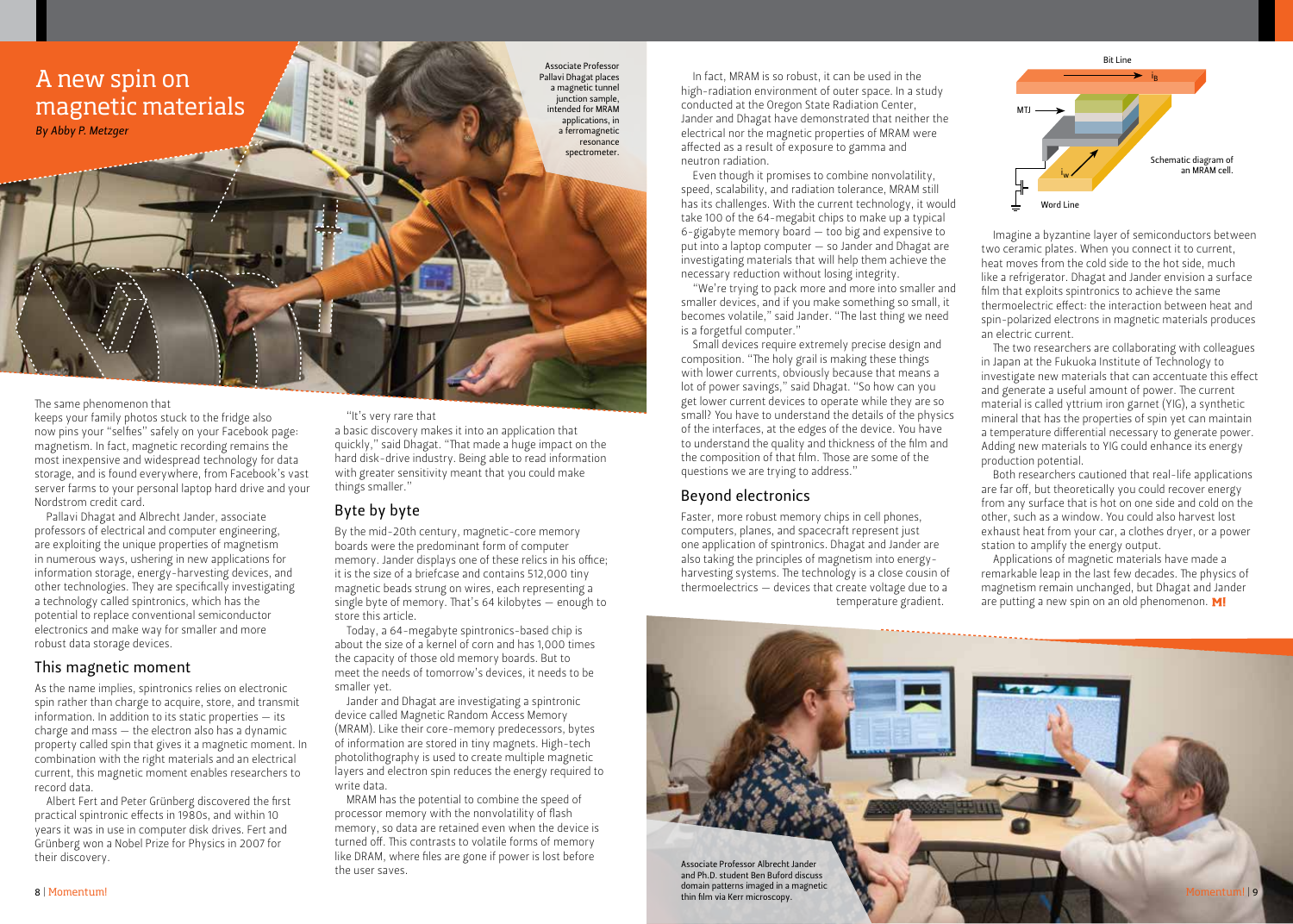Graduate students Rachel Fischer and Andrew Strahler look on as Assistant Professor Armin Stuedlein places an instrumented loading rod within a device used to measure the strength and stiffness of soil.

> Ideker and Oregon BEST Postdoctoral Fellow Tengfei Fu inspect a concrete specimen taken from the Scientemp freeze-thaw chamber.

Assistant Professor Jason

**Stationary** 

Professor David Trejo and graduate student Tim Link inspect a bridge column containing high strength steel subjected to seismic cyclic loads.

# Engineering bridges to span centuries

*By Warren Volkmann*

The 6.7 temblor that struck Northridge, Calif., 20 years ago caused an estimated \$20 billion in damages during 20 seconds of shaking. Although it was a strong quake, the world has seen much worse, and it was a wakeup call to civil engineers. Collapsed overpasses and pancaked buildings stood as mute, deadly testimony to the fact that the modern construction techniques used at the time were no match for the forces of nature.

"The Northridge earthquake was particularly important," said Armin Stuedlein, assistant professor at Oregon State University's School of Civil and Construction Engineering. "It began to open our eyes to the possible effects of design flaws."

Stuedlein, Professor David Trejo, and Assistant Professor Jason Ideker are working in their separate specialties to advance civil engineering to ensure that 21st-century bridges and buildings have the resilience to last well into the 22nd century. They are researching new construction techniques and more resilient building materials that will reduce the risk of future bridge and building failures.

In simplest terms, Stuedlein is researching bridge supports below the ground, Trejo is focused on the reinforcing steel inside columns and beams above ground, and Ideker is working to develop durable, crack-resistent concrete for bridge decking — the roadway itself.

#### The right foundation

The disastrous 9.0 quake and tsunami that struck the northern coast of Japan in 2011 added a sense of urgency to Stuedlein's and Trejo's research projects. The coast of Oregon and Washington are due for a similar disaster.

"There is a roughly 40 percent chance that we will have an extremely significant earthquake like Japan within the next 50 years," Stuedlein said. "It will have a magnitude of 8.5 to 9.0. The Northridge quake lasted only 10 to 20 seconds. Ours will last for three to five minutes. There will be many cycles of horizontal loading. I want to understand how the horizontal forces are transferred to the subsurface."

During severe earthquakes, even bridges that don't break apart can fail if they lose their bearing. To develop stronger, more resilient foundations. Stuedlein and his research team will be constructing four test shafts, three feet wide and 60 feet deep, on campus property just west of the O.H. Hinsdale Wave Research Laboratory. Into those holes, Stuedlein and his team will drop steel reinforcing cages, some made with typical steel and some made with high-strength steel. They

will then pour in concrete, creating the equivalent of a bridge support that can withstand a lateral loading of 300,000 pounds (the weight of about 125 cars).

The resilience and stabilizing effect of the drill casing — the metal cylinder that lines the shaft to prevent the walls from collapsing during drilling – is often ignored, so Stuedlein's team will be paying particular attention to that aspect of the project.

"The casing can be an effective way to transfer lateral loads into soils that are stronger at depth. If leaving the casing means we can reduce the amount of reinforcing steel used, that would be very cost effective, and would reduce the potential for defects associated with concreting difficulties," he said. "That's where my research connects with David Trejo's work."

### The right materials

Concrete and steel form an excellent construction partnership because they have complementary strengths. Concrete is strong and resists compression, but it crumbles when flexed. Steel is much more flexible, so reinforcing concrete with steel bars combines the strengths of both. However, in many cases there is so much reinforcing steel in bridge supports that it becomes difficult to place the reinforcing bars. If the concrete fails to flow around the steel bars, air pockets can form and weaken the structure.

Trejo advocates using high-strength steel because it would require less to do the same job and leave more space for the concrete to flow.

"The reason high-strength steels are not used already is because we don't understand them well," Trejo explained. "We don't understand how they perform in concrete. Our research, and Professor Stuedlein's research, is assessing whether high-strength steels can and should be used in bridge structures." Early results are promising.

#### For now: rapid repair

Ideker is concerned with the daily strains of expansion and contraction that continually cause cracks in bridge decking. These cracks allow air, water, and road salt to invade the concrete and weaken it. His research characterizes early-age volume changes in rapid-repair materials, which has enabled civil and construction engineers to ensure the long-term durability of those materials.

"When a catastrophic event occurs, rapid-repair materials can be used to get critical infrastructure back into service again," he said.  $M!$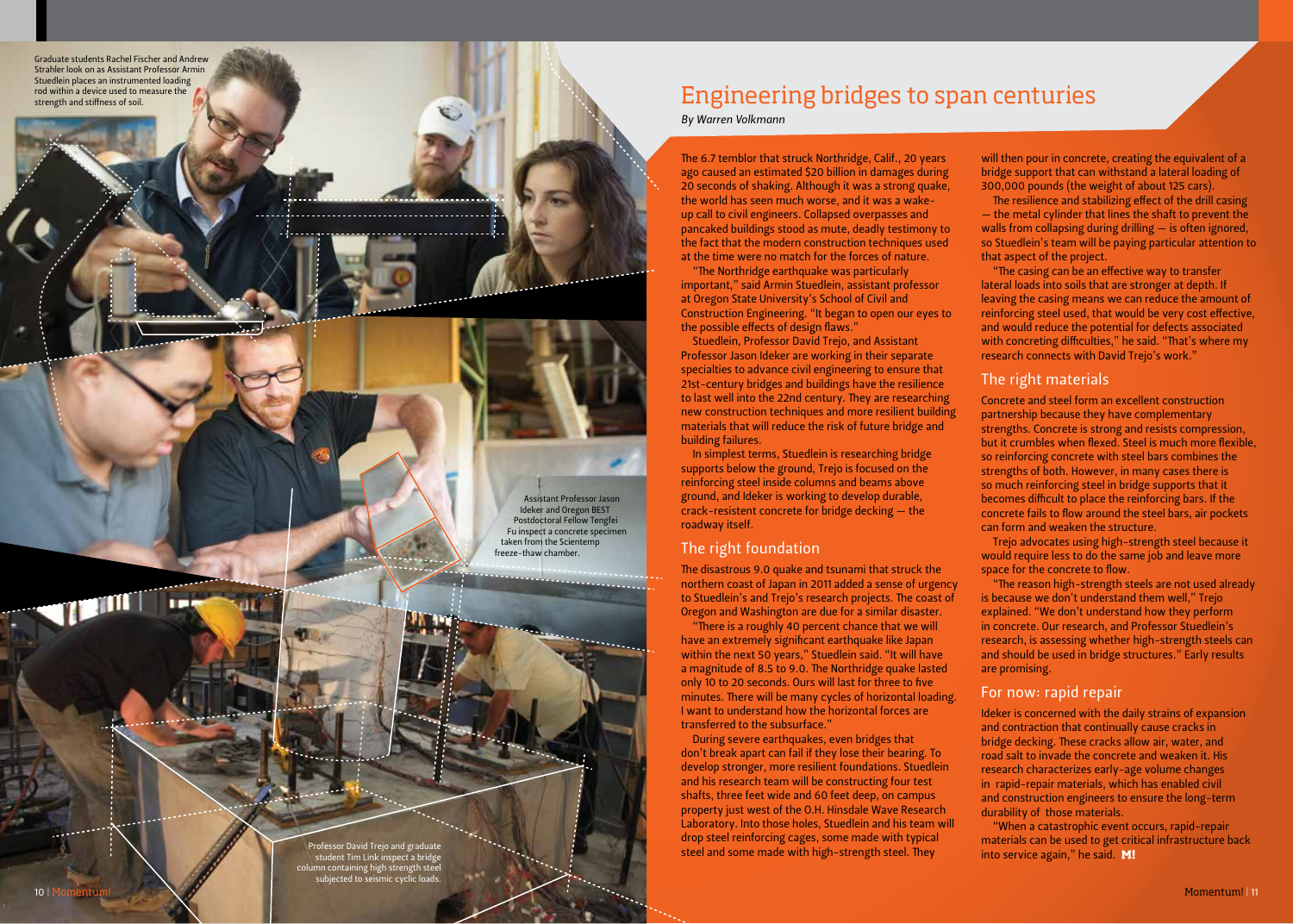# Oregon State invention sparks a new industry

It is not often that a recent graduate publishes a master's thesis and lights the match on a new industry, but in 2003 Randy Hoffman ('02 Electrical Engineering) did just that. In *Applied Physics Letters*, Hoffman announced the creation of transparent thinfilm transistors.

"Randy didn't just create a transparent transistor," said John Wager, Hoffman's graduate studies professor. "He captured a whole class of materials."

Hoffman started his master's work in Wager's lab in the fall of 2000. "Wager's group was just beginning to look at transparent semiconductors as a new area of research," he said. "I was the first person in the lab focused primarily on that research area."

Hoffman's discovery prompted a mutually beneficial research relationship between Oregon State University and HP, including a technology license agreement. "We structured the license broadly, with reasonable terms, to build a long-term relationship with HP that expanded the focus from solely commercialization to include research and student engagement," said Brian Wall, Oregon State University's director of the Office for Commercialization and Corporate Development. Wall worked with Wager and Hoffman early in the development to identify, protect, and license the intellectual property to HP. As research progressed, the relationship has expanded, always with an eye to continuing a win-win collaboration.

# Technology on the verge

Upon Hoffman's announcement, the invention of transparent transistors drew immediate international attention. Hoffman's paper has been cited more than 1,000 times in technical journals.

Futurists heralded the transparent transistor as the key that would unlock flexible displays, web browsing on paper-like displays, and even wearable computers. Hoffman and Wager were more circumspect, avoiding lofty prognostications.

"This is a significant new advance in basic electronics and materials science," Wager said back then. "There's

no doubt it will open the door to some interesting new products and businesses, but we're not sure what all they might be. It's a little bit like lasers when they were first developed in the 1960s. No one was quite sure what they could be used for. Later on, lasers became the foundation of dozens of products and multi-billion dollar industries. Right now, we're just beginning to think about what you could do with a transistor you can see through."

Ten years later, it is clear that Hoffman and Wager need not have worried about the future of transparent thin-film transistors. Hoffman has seen his transparent transistor technology combined with organic lightemitting diodes (OLEDs) in 55-inch flat-screen televisions sold by LG, and the research team is excited about the imminent adoption of transparent transistor technology for liquid crystal display (LCD) applications in the \$100 billion market for large and small flat screens.

"For the past 10 years, everyone has known that amorphous silicon transistors would have to be replaced in future LCDs," Wager said. "Until a few years ago, most people in the display industry thought that they would be replaced by low-temperature polycrystalline silicon transistors. But now it looks like the winner will be our technology. It is a lot cheaper. Also, it turns out that about 100 times less current flows in our transistors when they are turned off. That could extend battery life for cell phones, tablets, and laptops from hours to days."

Also, because transparent thin-film transistors enable a faster refresh rate, they are useful in high-resolution tablets like the iPad.

"They can be made smaller than a conventional transistor, and this is important because a transistor must be used in each pixel of a high-resolution display," said Hoffman.

#### Winning combination

Hoffman's first transparent transistors were made with a nearly invisible layer of zinc oxide (just 0.1 microns thick). To get an idea of the scale, the amount of zinc

Hoffman positions a TFT test substrate for electrical analysis in a micromanipulator probe station system.

oxide used to protect a beachgoer's nose from the hot sun could make thousands of Hoffman's first transparent transistors. In subsequent years of research, the team discovered that performance improved

when elements such as tin, indium and gallium were added to the zinc oxide. It is the combination of indium, gallium, and zinc oxide (abbreviated IGZO) that has achieved commercial success.

### Valued collaboration

Hoffman credits his materials science breakthrough to Oregon State's hands-on approach to education and the numerous opportunities for interdisciplinary and industry collaboration.

"The initial interest focused on the transparency of the transistors," Hoffman explained. "That was cool, but not yet a value-adder. What did add value was that they are a higher performance material that could be adopted without a lot of manufacturing expense."

Through a decade of work at HP, Hoffman has continued to collaborate with Wager's group. He also has been a liaison between the Departments of Chemistry and Physics and HP's Advanced Materials Lab on behalf of several projects.

HP has continued to fund investigations into transparent electronics, hunting for the killer application that  $-$  like the laser  $-$  will lead to new, multi-billion dollar industries.

"Growing relationships with companies like HP is the essence of a newly launched initiative called the OSU Advantage," Wall said. "Company connections to OSU student talent, research capabilities, and commercialization opportunities are becoming an integrated component of Oregon State's culture, and Randy is a great example of the impact these relationships can offer."

Hoffman agrees. "It is one of HP's most successful university collaborations," he said. "The relationship with OSU is highly valued by HP both in Corvallis and worldwide." MI